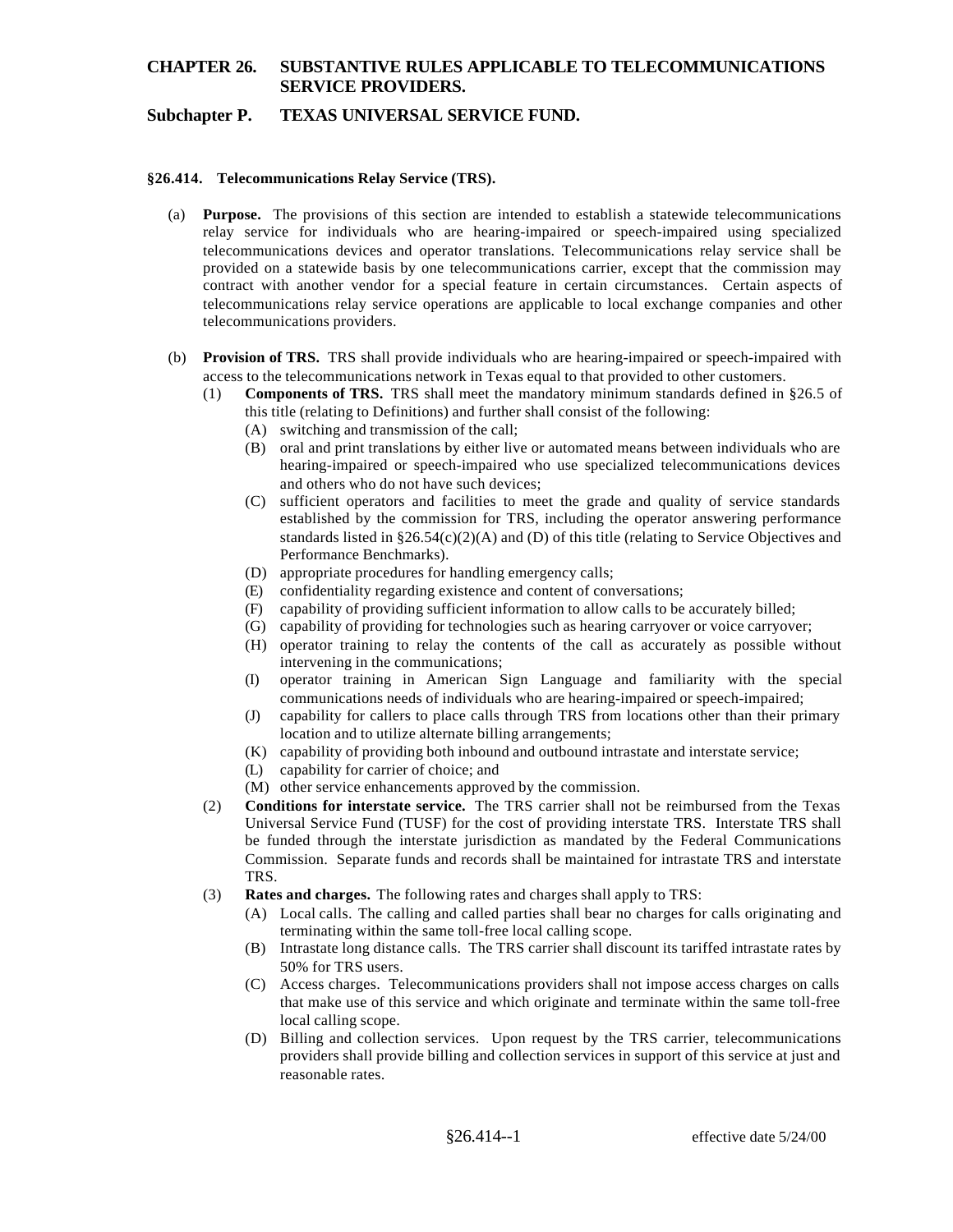# **CHAPTER 26. SUBSTANTIVE RULES APPLICABLE TO TELECOMMUNICATIONS SERVICE PROVIDERS.**

## **Subchapter P. TEXAS UNIVERSAL SERVICE FUND.**

#### (c) **Contract for the TRS carrier.**

- (1) **Selection.** On or before April 1, 2000, the commission shall issue a request for proposal and select a carrier to provide statewide TRS based on the following criteria: price, the interests of individuals who are hearing-impaired and speech-impaired in having access to a high quality and technologically-advanced telecommunications system, and all other factors listed in the commission's request for proposals. The commission shall consider each proposal in a manner that does not disclose the contents of the proposal to competing offerers. The commission's determination shall include evaluations of charges for the service, service enhancements proposed by the offerers, and technological sophistication of the network proposed by the offerers. The commission shall make a written award of the contract to the offerer whose proposal is the most advantageous to the state.
- (2) **Location.** The operator centers used to provide statewide TRS shall be located in Texas.

#### (3) **Contract administration.**

- (A) Contract amendments. All recommendations for amendments to the contract shall be filed with the executive director of the commission on June 1 of each year. The executive director is authorized to approve or deny all amendments to the contract between the TRS carrier and the commission, provided, however, that the commission specifically shall approve any amendment that will increase the cost of TRS.
- (B) Reports. The TRS carrier(s) and telecommunications providers shall submit reports of their activities relating to the provision of TRS upon request of the commission or the Relay Texas administrator.
- (C) Compensation. The TRS carrier(s) shall be compensated by the TUSF for providing TRS at the rates, terms, and conditions established in its contract with the commission, subject to the following conditions:
	- (i) Reimbursement shall include the TRS costs that are not paid by the calling or the called party, except the TRS carrier shall not be reimbursed for the 50% discount set forth in subsection  $(b)(3)(B)$  of this section.
	- (ii) Reimbursement may include a return on the investment required to provide the service and the cost of unbillable and uncollectible calls placed through the service, provided that the cost of unbillable and uncollectible calls shall be subject to a reasonable limitation as determined by the commission.
	- (iii) The TRS carrier shall submit a monthly report to the commission justifying its claims for reimbursement under the contract. Upon approval by the commission, the TUSF shall make a disbursement in the approved amount.

#### (d) **Special features for TRS.**

- (1) The commission may contract for a special feature for the state's telecommunications relay access service if the commission determines:
	- (A) the feature will benefit the communication of persons with an impairment of hearing or speech;
	- (B) installation of the feature will be of benefit to the state; and
	- (C) the feature will make the relay access service available to a greater number of users.
- (2) If the carrier selected to provide the telecommunications relay access service is unable to provide the special feature at the best value to the state, the commission may make a written award of a contract for a carrier to provide the special feature to the telecommunications carrier whose proposal is most advantageous to the state, considering;
	- (A) factors stated in subsection  $(c)(1)$  of this section;
	- (B) the past performance demonstrated capability and experience of the carrier.
- (3) The commission shall consider each proposal in a manner that does not disclose the contents of the proposal to a telecommunications carrier making a competing proposal.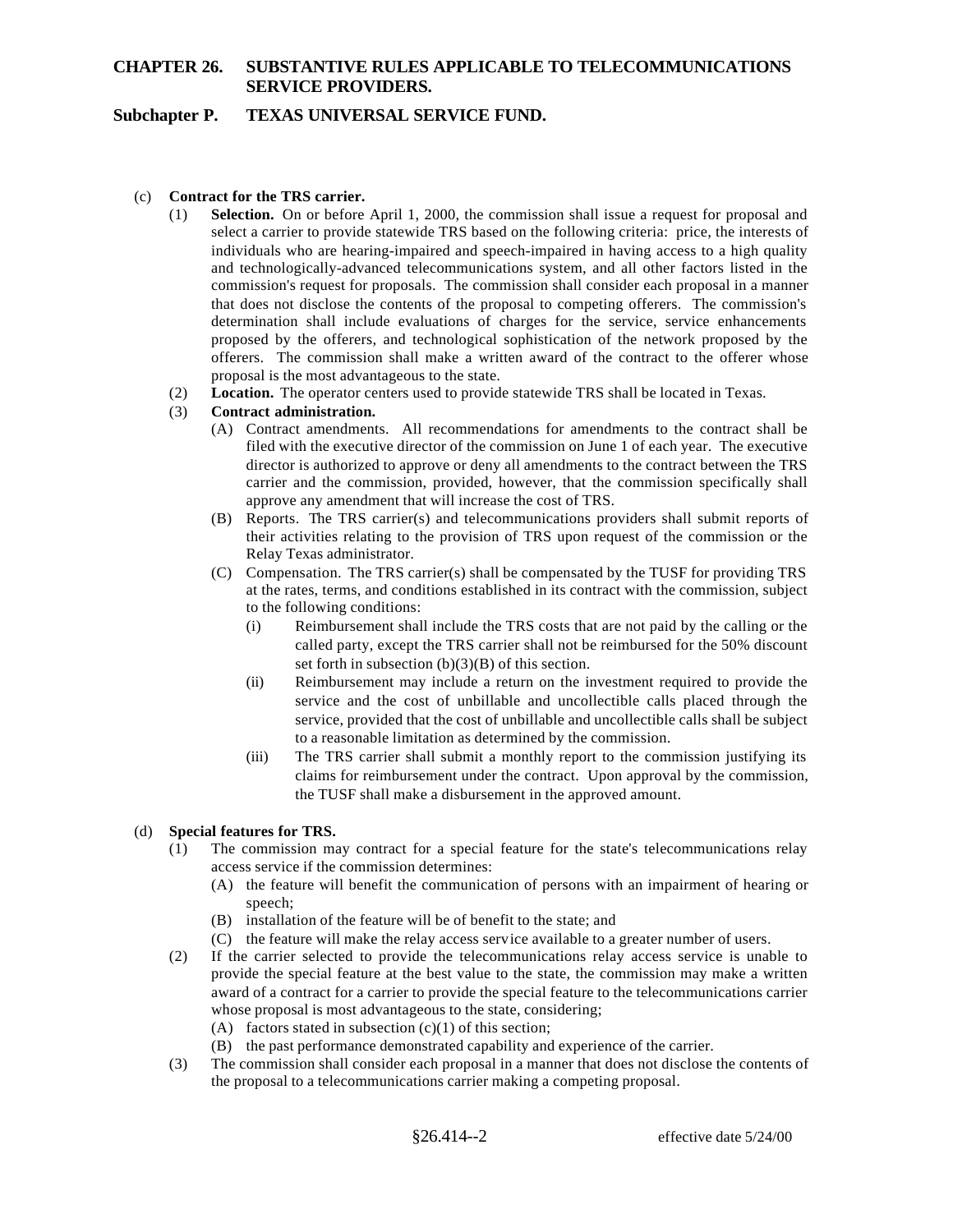# **CHAPTER 26. SUBSTANTIVE RULES APPLICABLE TO TELECOMMUNICATIONS SERVICE PROVIDERS.**

## **Subchapter P. TEXAS UNIVERSAL SERVICE FUND.**

### **§26.414(d) continued**

- (4) The commission's evaluation of a telecommunications carrier's proposal shall include the considerations listed in subsection  $(c)(1)$  of this section.
- (e) **Advisory Committee.** The commission shall appoint an Advisory Committee, to be known as the Relay Texas Advisory Committee (RTAC) to assist the commission in administering TRS and the specialized telecommunications assistance program, as specified by the Public Utility Regulatory Act (PURA) §56.111. The Relay Texas administrator shall serve as a liaison between the RTAC and the commission. The Relay Texas administrator shall ensure that the RTAC receives clerical and staff support, including a secretary or court reporter to document RTAC meetings.
	- (1) **Composition**. The commission shall appoint RTAC members based on recommended lists of candidates submitted by the organizations named as follows. The RTAC shall be composed of:
		- (A) two persons with disabilities other than disabilities of hearing and speech that impair the ability to effectively access the telephone network;
		- (B) one deaf person recommended by the Texas Deaf Caucus;
		- (C) one deaf person recommended by the Texas Association of the Deaf;
		- (D) one hearing-impaired person recommended by Self-Help for the Hard of Hearing;
		- (E) one hearing-impaired person recommended by the American Association of Retired Persons;
		- (F) one deaf and blind person recommended by the Texas Deaf/Blind Association;
		- (G) one speech-impaired person and one speech-impaired and hearing-impaired person recommended by the Coalition of Texans with Disabilities;
		- (H) two representatives of telecommunications utilities, one representing a local exchange company and one representing a telecommunications carrier other than a local exchange company, chosen from a list of candidates provided by the Texas Telephone Association;
		- (I) two persons, at least one of whom is deaf, with experience in providing relay services, recommended by the Texas Commission for the Deaf; and
		- (J) two public members recommended by organizations representing consumers of telecommunications services.
	- (2) **Conditions of membership.** The term of office of each RTAC member shall be two years. A member whose term has expired shall continue to serve until a qualified replacement is appointed. In the event a member cannot complete his or her term, the commission shall appoint a qualified replacement to serve the remainder of the term. RTAC members shall serve without compensation but shall be entitled to reimbursement at rates established for state employees for travel and per diem incurred in the performance of their official duties, provided such reimbursement is authorized by the Texas Legislature in the General Appropriations Act.
	- (3) **Responsibilities.** The RTAC shall undertake the following responsibilities:
		- (A) monitor the establishment, administration, and promotion of the statewide TRS;
		- (B) advise the commission regarding the pursuit of services that meet the needs of individuals who are hearing-impaired or speech-impaired in communicating with other users of telecommunications services;
		- (C) advise the commission regarding issues related to the contract between the TRS carrier and the commission, including any proposed amendments to such contract;
		- (D) advise the commission and the Texas Commission for the Deaf and Hard of Hearing, at the request of either commission, regarding issues related to the specialized telecommunications assistance program, including devices or services suitable to meet the needs of persons with disabilities in communicating with other users of telecommunications services.